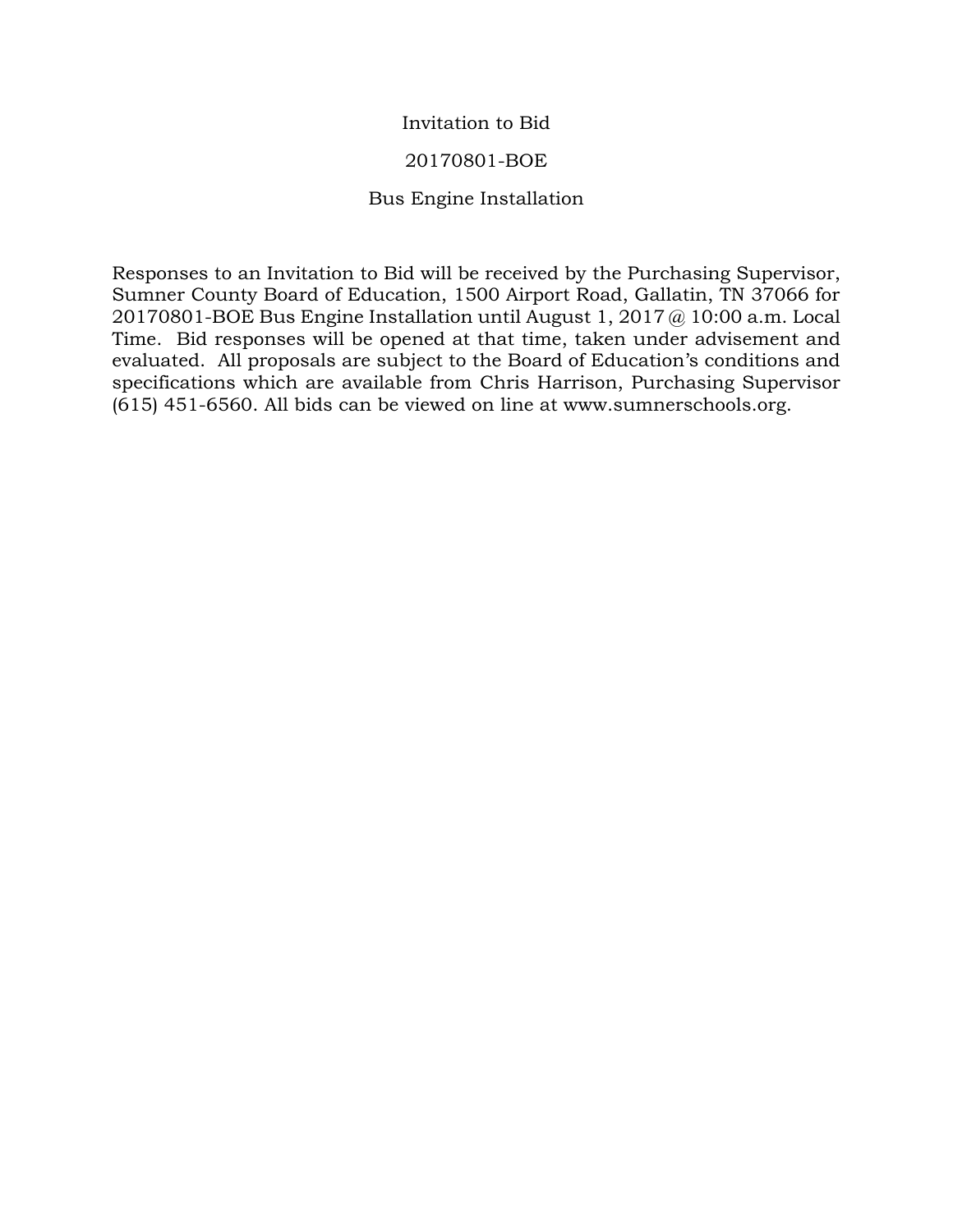#### **NOTICE TO RESPONDENTS**

Responses to an Invitation to Bid will be received by the Purchasing Supervisor in the SUPPORT SERVICE FACILITY CONFERENCE ROOM, Sumner County Board of Education, 1500 Airport Road Gallatin, TN 37066. They will be received until **10:00 A.M. Local Time August 1, 2017** for **20170801-BOE Bus Engine Installation**, at which time the responses will be opened, taken under advisement and evaluated. *BIDS WILL BE POSTED ON www.sumnerschools.org*

**GENERAL REQUIREMENTS AND CONDITIONS**

-------------------------------------------------------------------------------------------------------------------------------

- 1. The Sumner County Board of Education reserves the right to accept or reject any and/or all responses in whole or in part, and to waive informalities therein.
- 2. Any responses received after the scheduled closing time for the receipt for responses will not be considered.
- 3. If a mistake is discovered after the responses are received, only the Sumner County Board of Education may allow the respondent to withdraw the entire response.
- 4. Partial payments will not be approved unless justification for such payment can be shown. Terms will be net 30 days.
- 5. Payment will not be made until the said **20170801-BOE Bus Engine Installation** are inspected and approved as meeting all specifications by persons appointed by the Sumner County Board of Education.
- 6. Responses submitted must be in a sealed envelope and marked on the outside as follows: **RESPONSE: 20170801-BOE Bus Engine Installation DEADLINE: August 1, 2017 @ 10:00 a.m. Local Time**
- 7. Facsimile responses will not be considered.
- 8. If a successful bidder violates any terms of their bid, the contract, school board policy or any law they may be disqualified from bidding for a period of two years for minor violations or longer for major violations. Bids from disqualified bidders will not be accepted during the period of disqualification.
- 9. Prices quoted on the response (if any) are to be considered firm and binding until the said **20170801-BOE Bus Engine Installation** are in the possession of the Sumner County Board of Education.
- 10. No purchase or contract is authorized or valid until the issuance of a Board Purchase Order in accordance with Board Policy. No Board Employee is authorized to purchase equipment, supplies or services prior to the issuance of such a Purchase Order.
- 11. Any deviation from these stated terms, specifications and conditions must be coordinated with and approved in writing by the Purchasing Supervisor, Chris Harrison (615) 451-6560.
- 12. All bids that exceed \$25,000 must have the Company Name, License Number, Expiration Date thereof and License Classification of Contractor listed on outside of sealed envelope. As required by State of Tennessee Code Annotated 62-6-119.
- 13. The awarded bidder will be required to post a performance and payment bond in the amount of 25% of the contract price if it exceeds \$100,000 as stated by State of Tennessee Code Annotated 12-4-201.
- 14. If the project cost in excess of \$25,000 a performance bond must be secured by the requesting party in an amount equal to the market improvement value.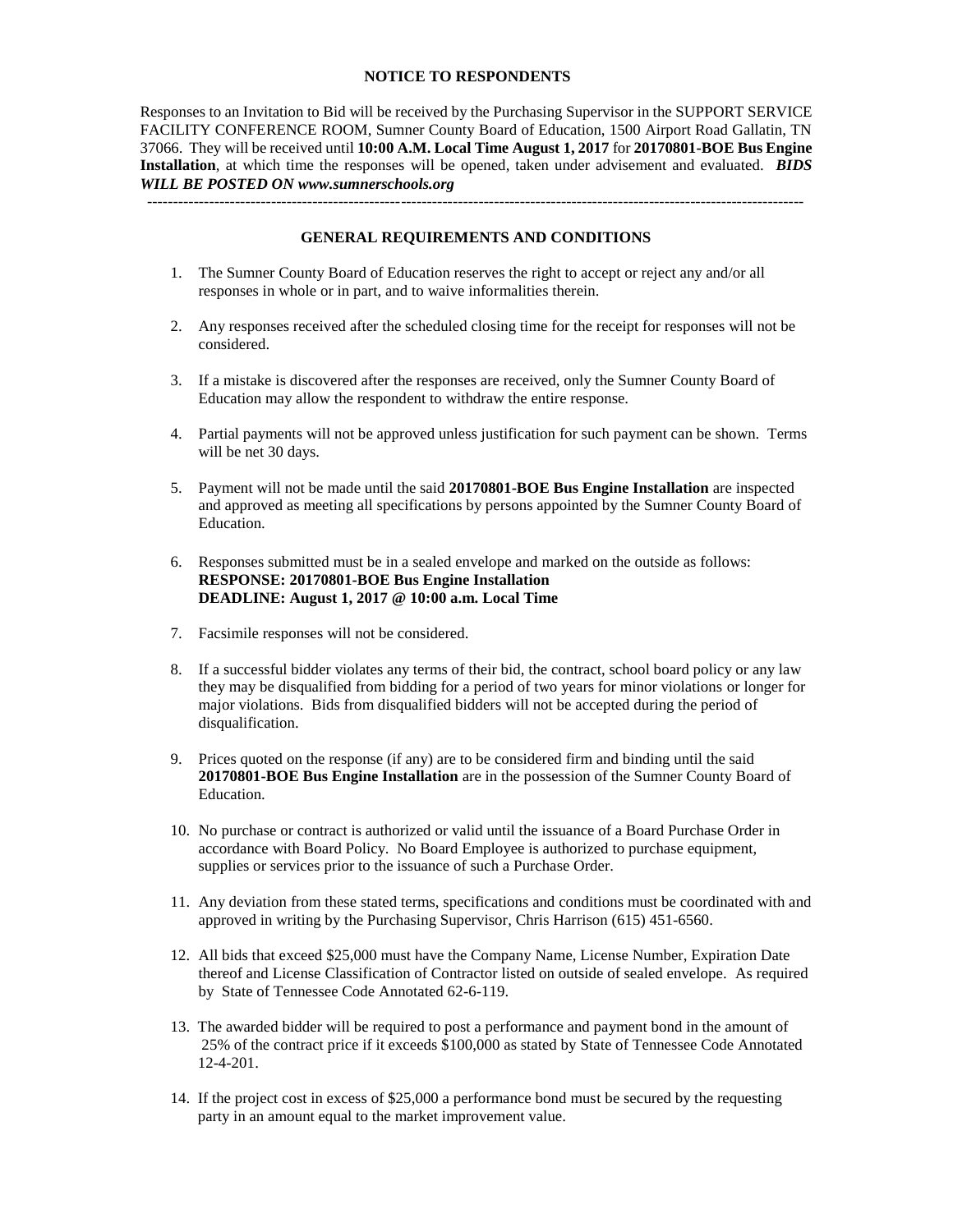# **20170801-BOE BUS ENGINE INSTALLATION**

The Sumner County Board of Education, herein known as "School System", is soliciting bids for the installation of a new engine for one school bus. The bid shall include cost for a new engine and installation.

### **CONTRACTOR OBLIGATIONS**

- Shall provide and obtain all necessary materials, equipment, and labor.
- Shall provide fully operational equipment as specified. The School System reserves the right to withhold partial or all payment until the work is completed to the specifications and satisfaction of the School System.
- Shall schedule all necessary inspections with Local, County, etc. agencies as required by law.
- Shall dispose of all generated waste materials in accordance with Local, State, and Federal guidelines, regulations, and requirements.
- Shall have properly trained and experienced staff to facilitate the specified services.

### **SPECIFIC INFORMATION**

- Furnish and install a new motor for one bus:
	- $\triangleright$  Genuine Cummins engine; brand new; complete drop in. NO EXCEPTIONS.
	- $\triangleright$  Supply and replace all fluids;
	- $\triangleright$  Vendor must utilize existing hoses and belts;
	- $\triangleright$  The vendor shall indicate, on the invoice, all materials used
	- $\triangleright$  Current bus information listed below:

**Make** Bluebird – 78 Passenger Conventional School Bus **VIN#** 1BAKJCPA8JF336381 **Year** 2017 **Engine Serial#** 74037872

- Bidder is responsible to have bus towed to their shop from Gallatin location.
- Shall remove and retain possession of the existing motor.
- Shall demonstrate fully operational bus to School System personnel.
- Shall provide a minimum of a one year installation warranty.
	- $\triangleright$  Covers mechanical defects due to installation error
	- $\triangleright$  Provides for parts & labor to repair damaged components

For questions regarding these specifications, contact Kevin Kepley (Transportation Dept.) @ 615- 452-1520 or by email at kevin.kepley@sumnerschools.org.